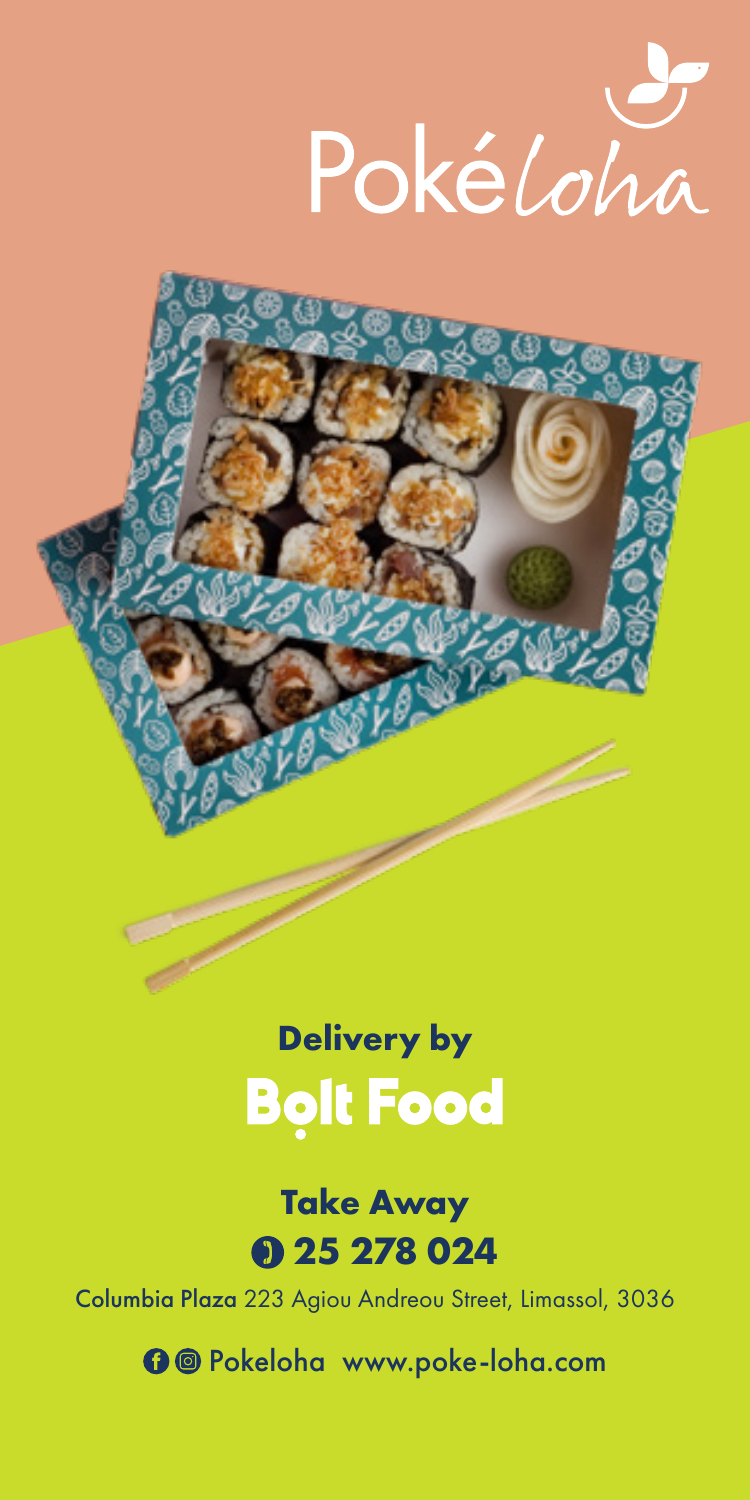











**CHOOSE 1** additional €0.50 each



Sushi Rice Quinoa Wild Rice Greens

|                              | Regular Large |  |
|------------------------------|---------------|--|
| Miso Tofu                    | €9.75 €11.75  |  |
| Poached Shrimps $\mathbb{D}$ | €10.75 €12.75 |  |
| Steamed Chicken              | €10.25 €12.25 |  |
| Tuna                         | €12.00 €14.00 |  |
| Salmon                       | €10.75 €13.75 |  |
|                              |               |  |

Wasabi Shoyu . Wasabi / Lemon Juice / Vegan Soy Sauce

Pokéloha Caramelized Garlic / Lemon Juice / Ginger/ Vegan Soy Sauce

Sesame Kimchi Kimchi / Sesame Oil / Vegan Soy Sauce/ Lime Juice

Honey Ginger  $\bullet$ Honey / Ginger / Vegan Soy Sauce / Lemon Juice

Yuzu Ponzu Yuzu/ Mirin/ Vegan Soy Sauce

- Cucumber Mango Edamame Beans Jalapeño Peppers Radish Red Onions Pomegranate
- Pickled Cabbage Spring Onion Fresh Coriander Sweetcorn Feta Cheese Seaweed Salad

Spicy Japanese Mayo Peanut Butter Yoghurt . U Tahini Avocado Coconut Beetroot Teriyaki

Cashews Ground Coconut Crispy Onion Rings Crispy Rice Sesame Nori Sesame Crisp

**Extra €1.00** 

Avocado Wakame Seaweed Tobiko Caviar (Flying Fish Roe)

**Extra Protein Regular Large** Miso Tofu  $\epsilon$ 2.50  $\epsilon$ 3.50 Prawns €4.00 €5.00

**Extra Protein Regular Large** Chicken €2.50 €3.50 Tuna €4.50 €6.00 Salmon €4.00 €5.00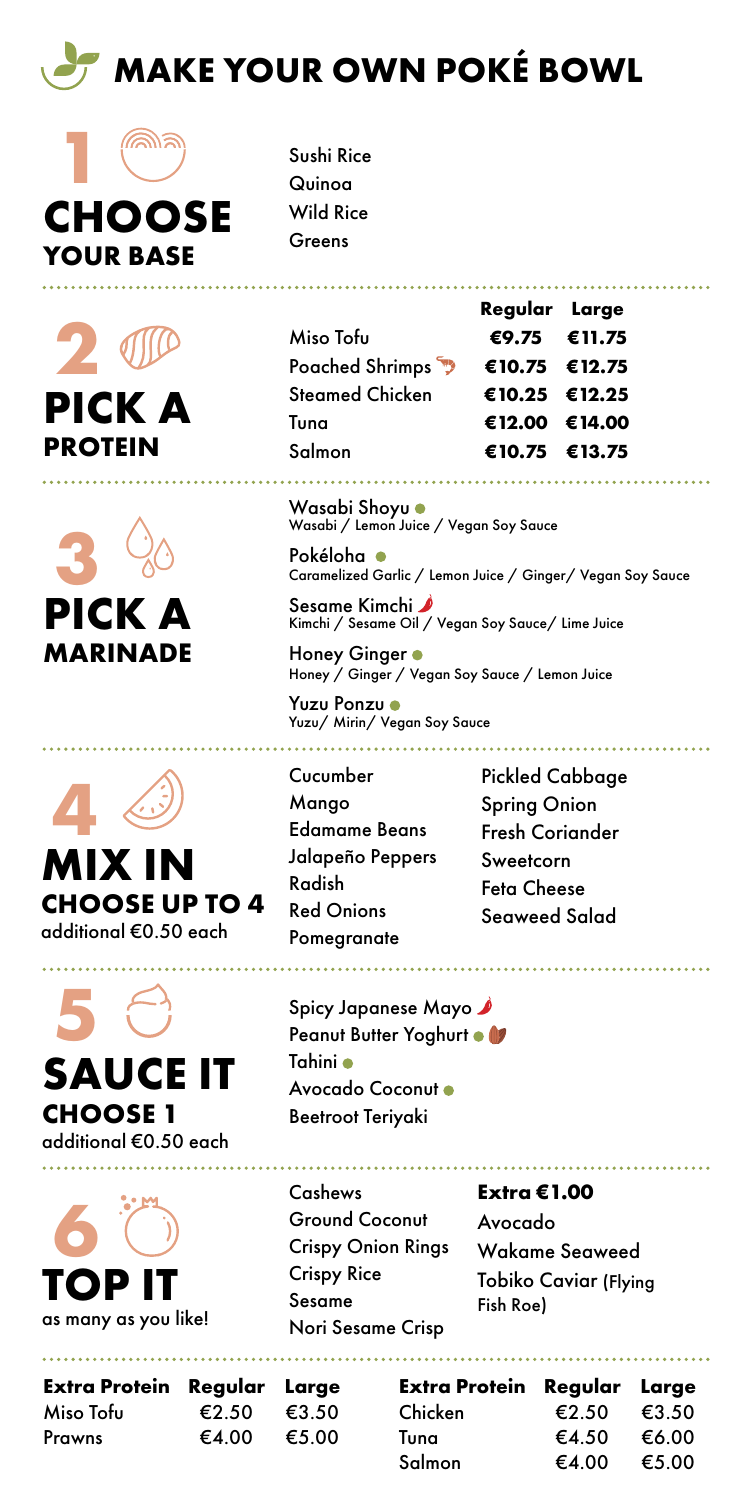

|                                                                                                                                                                                              | Regular | Large  |
|----------------------------------------------------------------------------------------------------------------------------------------------------------------------------------------------|---------|--------|
| <b>THE POKÉLOHA OF</b><br>Salmon, Pokéloha Sauce, Edamame, Cucumber,<br>Pickled Cabbage, Avocado, Beetroot Teriyaki, Crispy Rice,<br>Sesame, Spring Onion, Cashews, Tobiko Caviar            | €10.50  | €13.50 |
| <b>SHRIMPLY DELICIOUS</b><br>Shrimps, Yuzu Ponzu, Cucumber, Mango, Radish, Fresh Coriander,<br>Avocado Cream, Nori Sesame Crisp, Spring Onion, Sesame                                        | €10.50  | €12.50 |
| <b>MISO VEGAN</b><br>Tofu, Wasabi Shoyu, Cucumber, Red Onion, Seaweed Salad,<br>Sweetcorn, Jalapeños, Avocado, Wakame Seaweed, Tahini,<br>Spring Onion, Sesame, Ground Coconut               | €9.50   | €11.50 |
| <b>TUNA AFFAIR</b><br>Tuna, Sesame Kimchi, Cucumber, Radish, Edamame,<br>Sweetcorn, Pickled Cabbage, Spicy Japanese Mayo,<br><b>Spring Onion, Sesame, Crispy Rice</b>                        | €10.75  | €13.75 |
| <b>THE FISH CALLED CHICKEN IF</b><br>Chicken Breast, Honey Ginger, Edamame, Red Onion,<br>Cucumber, Sweetcorn, Avocado, Peanut Butter Yoghurt,<br><b>Cashews, Crispy Onion Rings, Sesame</b> | €9.75   | €11.75 |

## **BAO BUNS**

|                                                                                           | 2 PCS |
|-------------------------------------------------------------------------------------------|-------|
| <b>TOFU BAO BUN</b>                                                                       | €6.25 |
| Tofu Slice, Pink Wasabi Cream, Pickled Onion,<br><b>Cucumber, Carrot</b>                  |       |
| <b>BEEF BAO BUN</b>                                                                       | €7.95 |
| Six Hour Slow Roasted Aromatic Beef, Radish, Wasabi Mayo,<br><b>Carrot, Crispy Onions</b> |       |
| <b>CHILI PRAWN BAO BUN J</b>                                                              | €7.95 |
| Panko Prawn, Sweet Chili, Crushed Avocado,                                                |       |
| Fresh Coriander, Black Sesame                                                             |       |
| <b>PULLED PORK BAO BUN</b>                                                                | €7.95 |
| Aromatic Pork, Cucumber, Chives, Fresh Coriander,<br><b>Salty Cashews</b>                 |       |
| <b>DUCK BAO BUN</b>                                                                       | €7.95 |
| Marinated Duck, Carrot, Cucumber, Spring Onion                                            |       |
| <b>Hoisin Sauce</b>                                                                       |       |
| <b>CHICKEN BAO BUN</b>                                                                    | €7.95 |
| Crispy Chicken Breast, Coconut Sriracha Cream, Carrot                                     |       |
|                                                                                           |       |